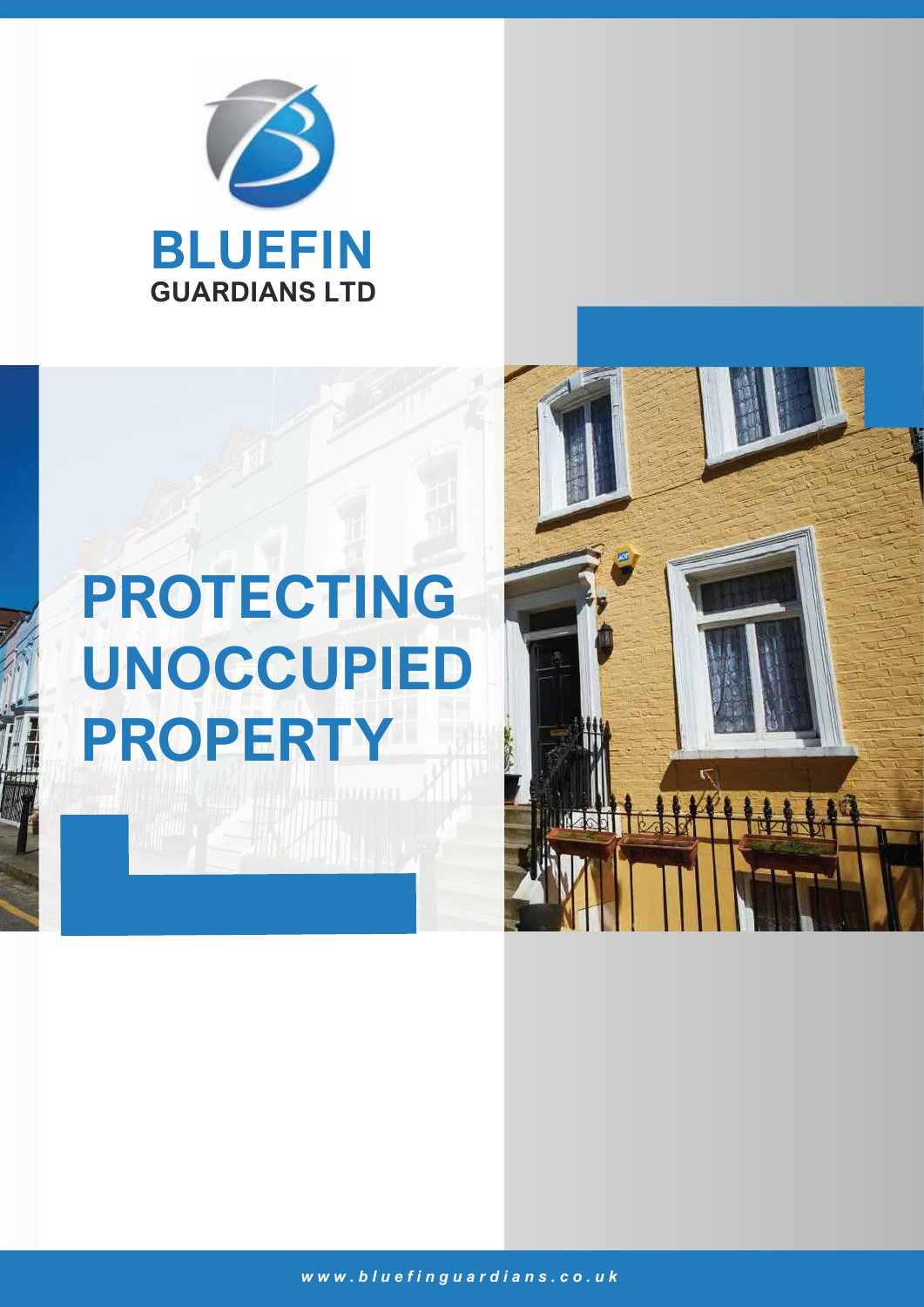# **INTRODUCTION**

**Bluefin Guardians Ltd protects your empty properties in the most cost effective and socially responsible way from vandalism, asset stripping, dilapidation, unauthorised entry and squatting.**

Based on a recent Freedom of Information request there are over 615,000 empty residential and commercial properties combined across the UK although this figure could be as high as 1 million properties and there is an estimated figure of upwards of 50,000 squatters UK wide. Also, there have been over 103,000 reports to thePolice of criminal damage in 2019 which is a staggering 283 reports a day on average or 1 report every 5 minutes.

By using our innovative 'Security by Occupation' methods to secure your property we can reduce this risk of leaving your property empty as well as adding value not just to your empty property but to the local area.





# **OUR SOLUTION**

Our solution is all about providing "Security by Occupation". We deliver our solution in a number of different and creative ways, whatever suits your requirements and the local area. As your Security Consultant we will propose the best solution to any given project or property.

You can have as much or as little involvement as you want, it's entirely up to you.

# **BENEFITS OF SECURITY BY OCCUPATION**

- Significant savings over using traditional security like boarding up or 24/7 manned guarding.
- Deters vandals, intruders and squatters that can cause upwards of £50,000 of damage to your property and be difficult to remove
- It's the most socially responsible and innovative method of security going.
- Maintains the property which minimises deterioration and damage from leaks and burst pipes.
- Can help lower your property insurance premiums.
- Can help mitigate your business rates.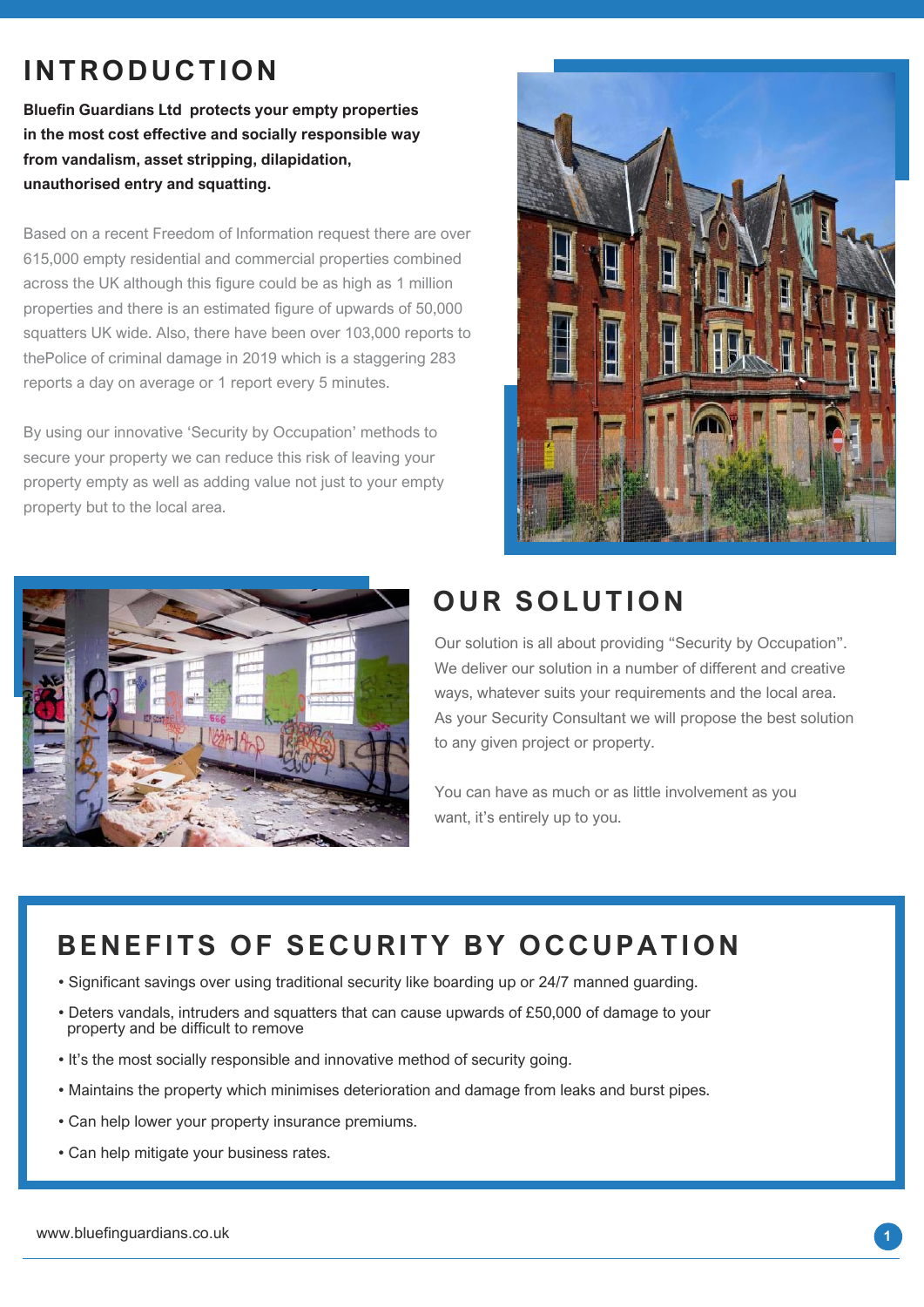# **WHAT WE OFFER?**

- Property Guardians on short term rolling monthly Licence Agreements
- Tenants on Assured Shorthold Tenancies
- Start-up businesses, small companies and events and experiences companies into commercial workspace and office space including Pop up shops and businesses into retail space and leisure units

.

- Rolling monthly Licence Agreements.
- Can occupy both commercial and residential properties.
- Properties are maintained through occupation minimising property deterioration.
- Vetted working professionals live at the property as if the property was their own home.

- Assured Shorthold Tenancies.
- Only available for residential properties.
- You can sign post tenants to live with us.
- Provides a temporary solution to the housing crisis.
- Properties are maintained through occupation minimising property deterioration.
- Vetted working professionals live at the property as if the property was their own home.

#### **PROPERTY GUARDIANS TENANTS TENANTS COMMERCIAL WORKSPACE**

- New start up's and small companies requiring flexible workspace.
- Can occupy both commercial and residential properties.
- Pop up shops.
- Events and experiences
- TV productions
- Vetted working professionals work at the property thus looking after it and ensuring minimal deterioration of the property

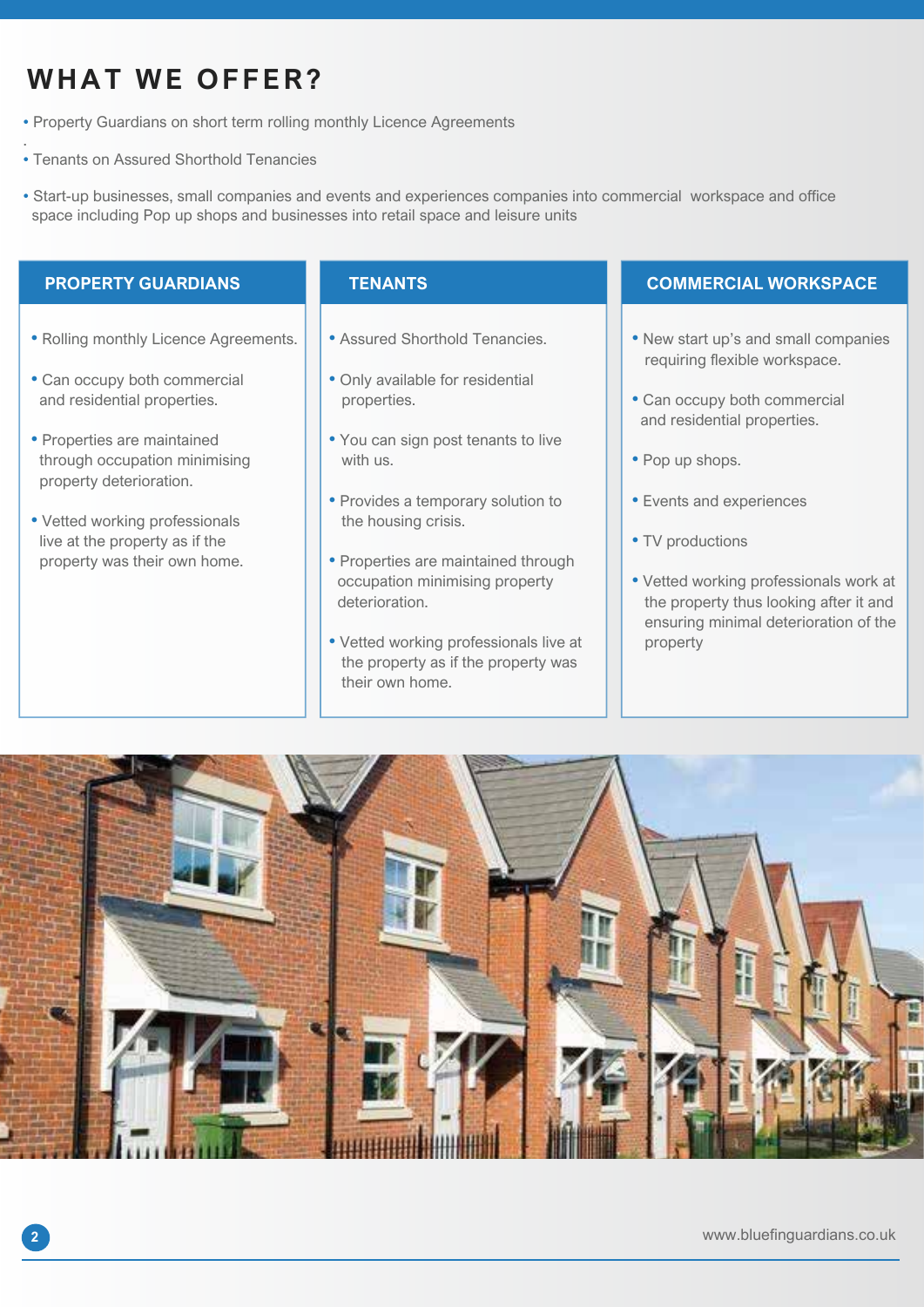# **DELIVERING THE SOLUTION**

**types of properties. We believe quality Occupiers makes a big difference in how your property is looked after and how we are able to effectively and efficiently manage your property**

# **PROPERTY SET UP**

We prepare all our properties to the required standards as set out by current legislation and guidance, for example, Housing Act 2004, LACORS and HMO guidance. Before placing Occupiers' we ensure all statutory certificates are in place and all welfare facilities are suitably installed to minimize the risk to the Property Owner and the **Occupiers** 





# **PROPERTY MANAGEMENT**

We carry out regular inspections to ensure the property is well cared for and maintained and Occupiers are following the rules and regulations they initially signed up to. If any maintenance issues are flagged up either by the Occupiers or during the inspections they are actioned immediately. You will also receive copies of all inspections that take place at your property. We then have a continued reiteration program with the Occupiers reminding them of their responsibilities throughout their occupancy of the property and we put in place a property compliance and maintenance program for the property ensuring the property is well looked after and the statutory certificates are all kept up to date for the period it's under Bluefin Guardians Ltd management.

## **OCCUPIER RECRUITMENT**

Our Occupiers go through a robust vetting process. They must be over 18 years old, pass the 'Right to Rent' or 'Right to Work' check, be in full time employment, be willing to undergo a credit check, a reference check and if applicable a criminal record check. They are key workers and working professionals, creative and artistic people who are flexible in their approach to occupying interesting

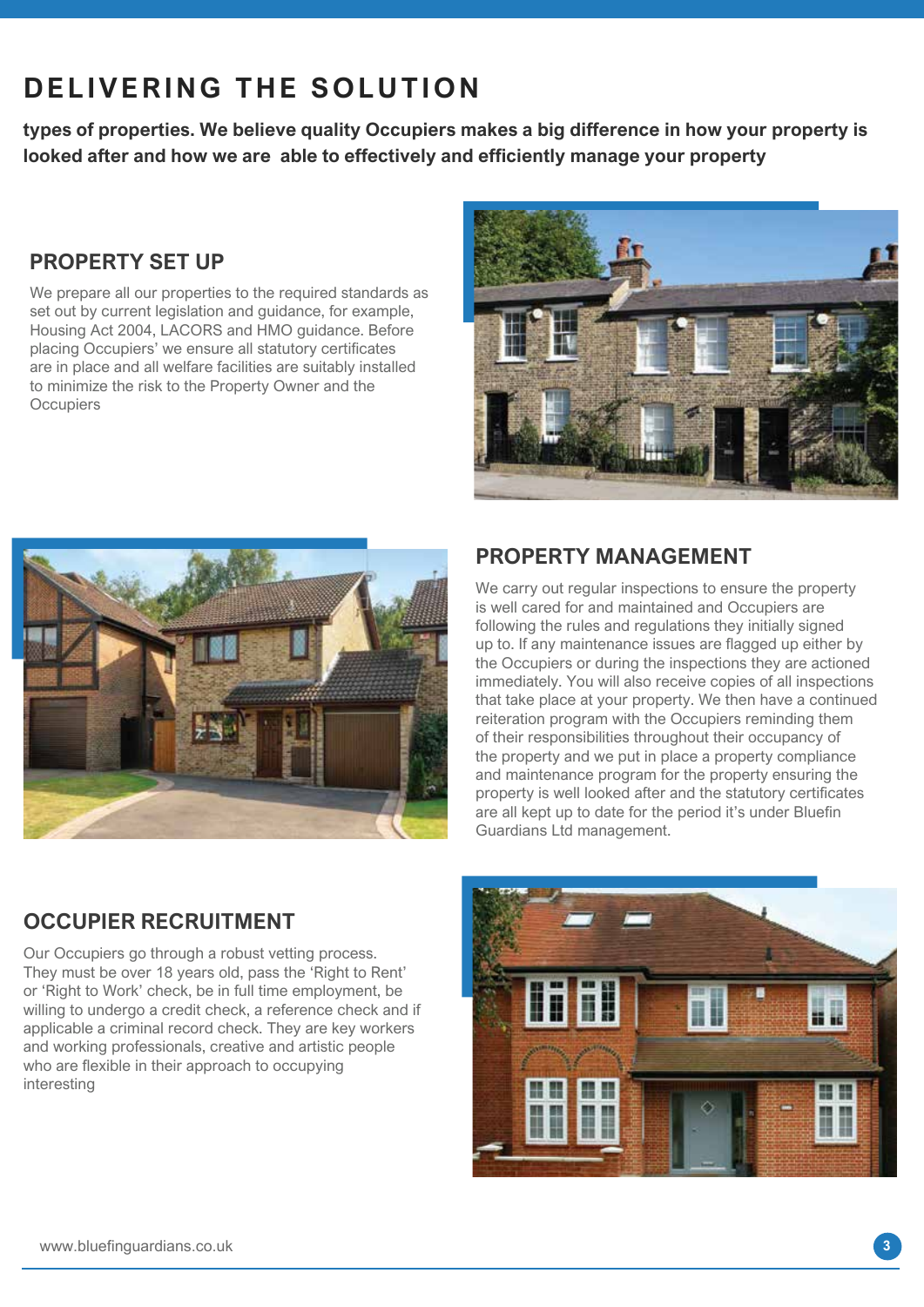# **ADDITIONAL SERVICES**

**WE ALSO OFFER A NUMBER OF ADDITIONAL SERVICES:**

## **PROPERTY MAINTENANCE**

• Access to local contractors to carry out allmaintenance requirements.

• Property clearance and cleaning, preparation and property maintenance including statutory certification delivered on properties under our management and properties not under our management

#### **RATE MITIGATION**

• We can talk to you about how business rates can be mitigated by working with Bluefin Property Services

#### **CAR PARKING**

• We can use existing car parking space or disused space around your empty property to generate income allowing the property to look occupied reducing the risk of squatters or fly tippers from accessing your property

### **INSURANCE**

• We can put you in touch with brokers that can help you reduce your insurance premiums by using our occupied solution.

### **CARETAKERS**

• If you require short term security but don't want to pay the extortionate prices of a 24/7 manned guard, we can help.

#### **KEY HOLDING**

• We can securely hold keys for your home or business.

#### **INSPECTIONS AND ACCESS VISITS**

• We can organise property inspections and access visits on your behalf if required.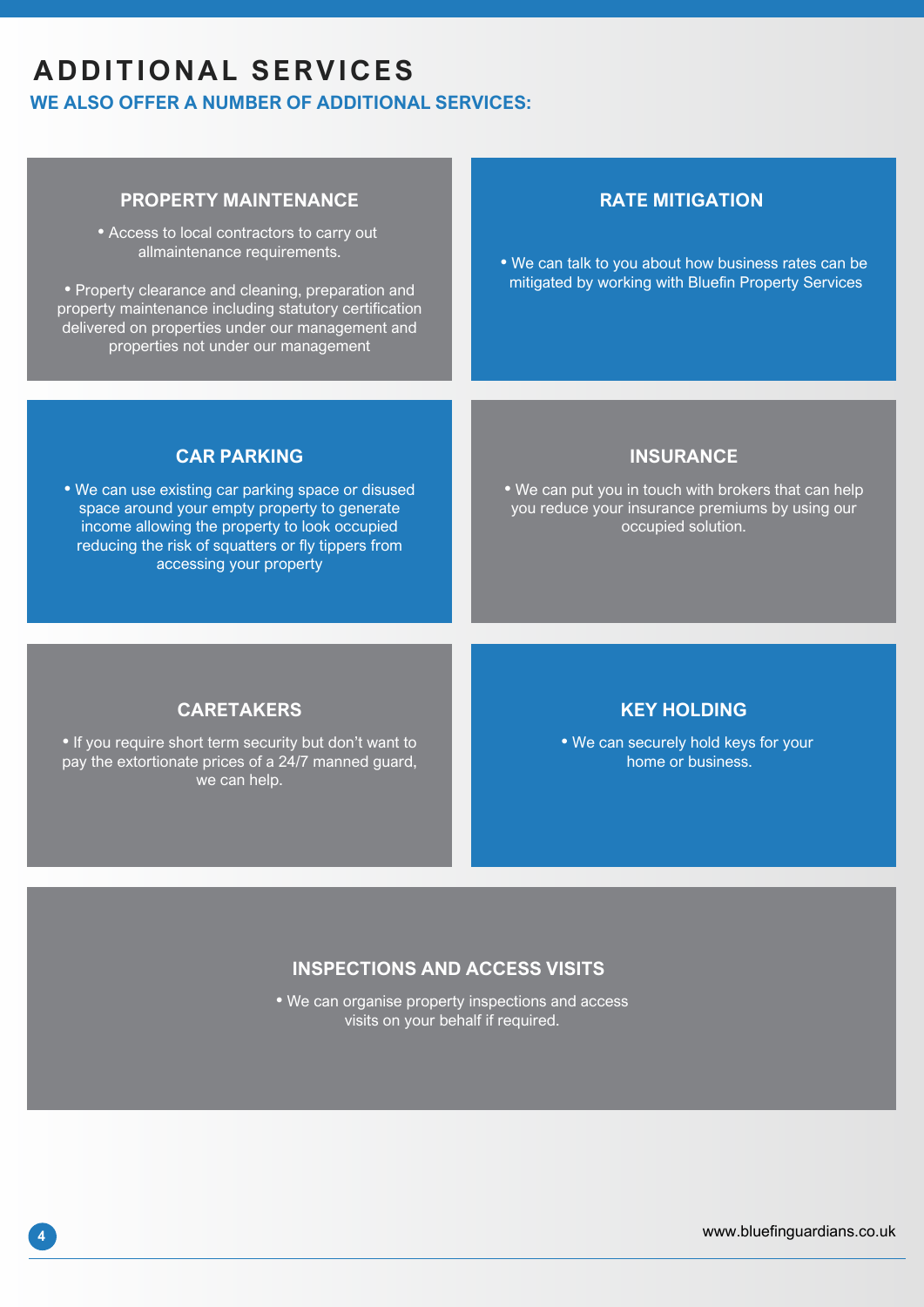# **WHY CHOOSE BLUEFIN GUARDIANS LTD?**

- Over 10 years of experience working at a senior level in the Security by Occupation industry who knows and understands how to deliver a reliable service to Property Owners and Occupiers alike
- We listen to the needs and requirements of the Property Owner and local area and are proactive in delivering a tailored and bespoke solution specific to the brief.
- Proven track record of delivering high quality security with minimal fuss saving Property Owners time and money, we take work off your plate